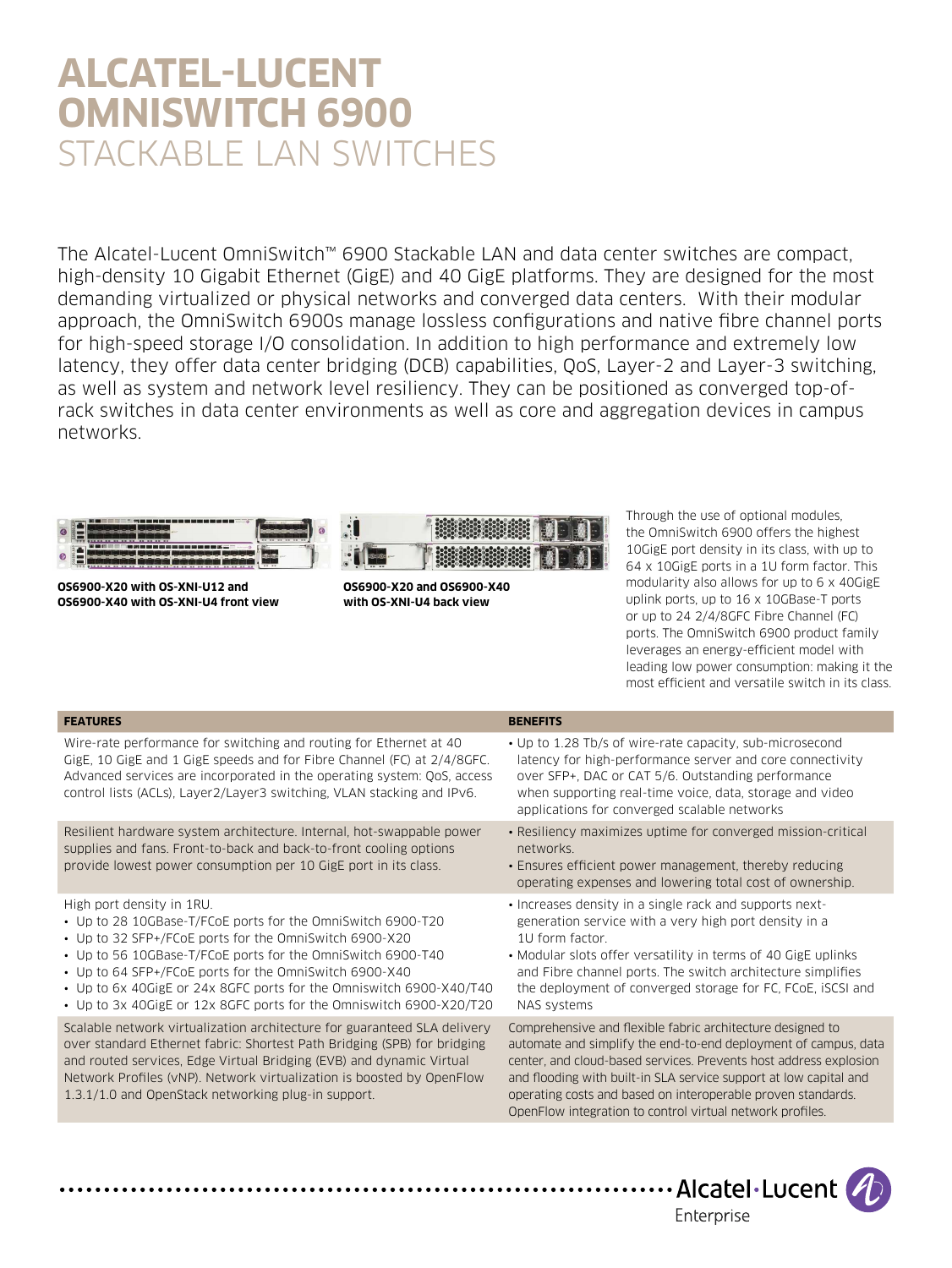#### **FEATURES (CONT'D) BENEFITS (CONT'D)**

Virtualized management, control and programmability

- Unified virtual chassis with mesh topology support for up to 6 switches.
- AnyTopology virtual chassis configuration to accommodate configuration according to the latency and oversubscription requirements.
- Simplified programmatic management with RESTful web services
- Multi-Chassis Link Aggregation (MC-LAG)
- Hardware-based virtual routing and forwarding (VRF) support with VRF-lite and IPVPN capabilities
- Plug-and-play fabric with automatic protocol discovery
- NPIV FCoE to FC forwarder gateway and Multi-hop Fibre Channel over Ethernet (FCoE) transit switching based on T11-BB-5 and T11-BB-6 compliant.
- FCoE Initialization Protocol (FIP) snooping, FC to FCoE gateway, FC tunneling over FCoE and FC ISL tunneling.
- Flexible multi-queue IEEE DCB support: extends the lossless capability beyond FCoE to any traffic class in any CoS queue and for many queues simultaneously in the same port. Lossless operation is supported in multiple queues per port for multiples storage technologies simultaneously.

Alcatel-Lucent OmniVista™ 2500 Virtual Machine Manager (VMM), Virtual Network Profiles (vNP) integration, VM SLA monitoring and application fingerprinting for unmanned network operation and self-adjusting SLA for application delivery

- The OmniSwitch 6900 virtual chassis increases system redundancy and resiliency, providing maximum uptime and high availability in the network. Optimizes/simplifies Layer 2 and Layer 3 network designs and reduces administration overhead while increasing network capacity with resilient multipath active-active dual homing multi-chassis support.
- The RESTful interfaces expose a rich set of programming capabilities, allowing applications and external controllers to control the data plane of the OmniSwitch 6900. Protocol auto-discovery and self-provisioning works with any Ethernet device that supports standard IEEE protocols such as 802.1aq (SPBM), 802.1ak (MVRP), 802.3ad/802.1AX (LACP). Provides interoperability, investment protection, and flexibility
- Allows the administrator to have a hands-off operation using applicationbased dynamic Lossless configuration via Enhanced Transmission Selection (ETS) or manually engineered lossless tuned to the application needs. Reduces data center operating costs by simplifying the convergence of high performance storage I/O and mission-critical data into a single multipath infrastructure.
- Simplifies the expansion of FC to FCoE while protecting the existing investment in FC infrastructure. Allows unified storage attachments for FC, FCoE, iSCSI and NAS.
- Unifies physical and virtual infrastructures providing network operators with a comprehensive end-to-end network view for VM inventory, VM performance, location tracking, event and log auditing and provisioning operations. Monitors applications and malware activity, adjusting the network to meet the application SLAs according to the business operational requirements. This enables error-free network administration operations and simplifies the deployment of new value-added services.
- Dynamic application profiling with in-line application recognition based on signatures and auto-adjustment of the network security and quality of service treatment. Maintains the VM performance measurement of latency, throughput and jitter in the data center

## **Alcatel-Lucent OmniSwitch 6900 models**

The OmniSwitch 6900 family offers customers high-performance, very low latency Layer 2/Layer 3 1/10 GigE switches. All models are in 1RU form factor with redundant power supplies and fan trays, and front-to-back and back-to-front airflow. A wide range of 40 GigE, 1/10 GigE, and 2/4/8GigFC optional modules are supported, allowing for maximum flexibility and investment protection as customers migrate to 10 GigE server connectivity supported by 40 GigE uplinks.

The OmniSwitch 6900-T40 has 40 fixed 10 GBASE-T ports auto-negotiable 1/10 GigE and two expansion slots, one on the front panel and one on the back of the device.

The OmniSwitch 6900-T20 has 20 fixed 10 GBASE-T ports auto-negotiable 1/10 GigE and one expansion slot on the front panel.

The OmniSwitch 6900-X40 has 40 fixed SFP+ ports 1/10 GigE depending on transceiver and two expansion slots, one on the front panel and one on the back of the device.

The OmniSwitch 6900-X20 has 20 fixed SFP+ ports 1/10 GigE depending on transceiver and one expansion slot on the front panel.

## **Detailed product features**

## **Simplified manageability**

- Fully programmable RESTful web services interface with XML and JSON support. API enables access to Command Line Interface (CLI) and individual mib objects
- Intuitive Alcatel-Lucent CLI in a scriptable BASH environment via console, Telnet or Secure Shell (SSH) v2 over IPv4/IPv6
- Powerful Alcatel-Lucent WebView Graphical Web Interface via HTTP and HTTPS over IPv4/IPv6\*
- Full configuration and reporting using SNMPv1/2/3 to facilitate third-party network management over IPv4/IPv6
- File upload using USB, TFTP, FTP, SFTP or SCP using IPv4/IPv6
- Multiple microcode image support with fallback recovery
- Local (on the flash) and remote server logging (Syslog): event and command logging
- Loopback IP address support for management per service
- Management VRF support
- Policy- and port-based mirroring
- Remote port mirroring
- sFlow v5 and RMON
- Unidirectional Link Detection (UDLD) and Digital Diagnostic Monitoring (DDM)
- Dynamic Host Configuration Protocol (DHCP) relay
- IEEE 802.1AB LLDP with MED extensions
- Network Time Protocol (NTP)
- DHCPv4 and DHCPv6 server managed by Alcatel-Lucent VitalQIP™ DNS/DHCP IP Address Management

\*Early availability support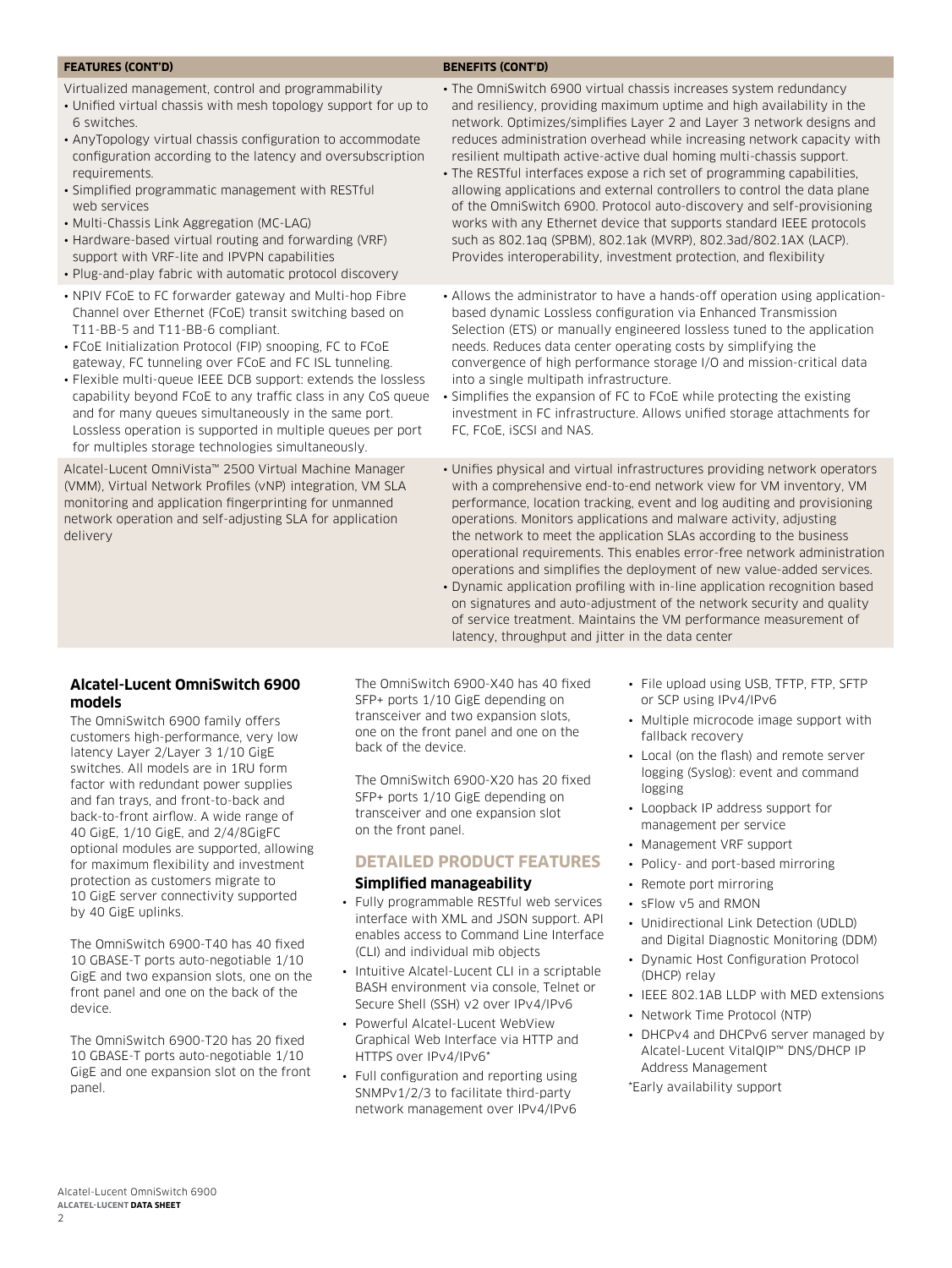## **Resiliency and high availability**

- Unified management, control and fabricmesh virtual chassis technology
- Virtual chassis 1+N redundant supervisor manager
- Virtual chassis In-Service Software Upgrade (ISSU)
- Smart continuous switching technology
- Multi-Chassis Link Aggregation (MC-LAG)
- ITU-T G.8032/Y1344 2010: Ethernet Ring Protection
- IEEE 802.1s Multiple Spanning Tree Protocol (MSTP) encompasses IEEE 802.1D Spanning Tree Protocol (STP) and IEEE 802.1w Rapid Spanning Tree Protocol (RSTP)
- Per-VLAN spanning tree (PVST+) and Alcatel-Lucent 1x1 STP mode
- IEEE 802.3ad/802.1AX Link Aggregation Control Protocol (LACP) and static LAG groups across modules
- Virtual Router Redundancy Protocol (VRRP) with tracking capabilities
- IEEE protocol auto-discovery
- Bidirectional Forwarding Detection (BFD)
- Redundant and hot-swappable power supplies
- Redundant fans
- Hot-swappable fan tray
- Hot-swappable expansion modules
- Built-in CPU protection against malicious attacks

## **Data center networking**

- Dynamic Virtual Network Profiles (vNP)
- IEEE 802.1Qbg Edge Virtual Bridging (EVB)
- IEEE 802.1Qbb Priority Flow Control (PFC)
- IEEE 802.1Qaz Enhanced Transmission Selection (ETS)
- IEEE 802.1Qaz Data Center Bridging Capabilities Exchange Protocol (DCBX)
- IEEE 802.1 Converged Enhanced Ethernet (CEE) 1.01
- IEEE 802.1aq Shortest Path Bridging (SPB-M)

## **Software Defined Networking (SDN)**

- Programmable AOS RESTful API
- Fully programmable OpenFlow 1.3.1 and 1.0 agent for control of native OpenFlow and hybrid ports.'
- OpenStack networking plug-in compatible with Grizzly or higher

\*Early availability support

## **Converged storage I/O**

- Multi-hop FCoE transit switching with FIP snooping
- NPIV FCoE to FC forwarder gateway with dynamic multipath load balancing complaint with T11/BB-5
- End-to-end FCoE CNA switching T11-BB-6
- Native FC ANSI INCITS FC-PI-4 and FC-PI-5
- Dynamic session load balancing for N\_port and F\_port functionality
- Multi-hop FCoE for FC ISL tunneling
- Multi-hop FCoE for standalone FC HBA tunneling into SAN
- VSAN to VLAN mapping and FIP snooping bridge (FSB)
- Fabric-Provided MAC Address (FPMA) support
- Server-Provided MAC Address (SPMA) support in FIP snooping

#### **Advanced security Access control**

- Secure Shell (SSH) with public key infrastructure (PKI) support
- Terminal Access Controller Access-Control System Plus (TACACS+) client
- Centralized Remote Access Dial-In User Service (RADIUS) and Lightweight Directory Access Protocol (LDAP) administrator authentication
- Centralized RADIUS for device authentication and network access control authorization
- Learned Port Security (LPS) or MAC address lockdown
- Access Control Lists (ACLs); flow-based filtering in hardware (Layer 1 to Layer 4)

## **Quality of Service (QoS)**

- Priority queues: Eight hardware-based queues per port
- Traffic prioritization: Flow-based QoS
- Flow-based traffic policing and bandwidth management
- 32-bit IPv4/128-bit IPv6 non-contiguous mask classification
- Egress traffic shaping
- Lossless Virtual Output Queuing (VOQ) with configurable scheduling algorithms
- DiffServ architecture
- Congestion avoidance: Support for endto-end head-of-line (E2E-HOL) blocking prevention, IEEE 802.1Qbb Priority-based Flow Control (PFC) and IEEE 802.3x Flow Control (FC)

## **IPv4 routing**

- Multiple Virtual Routing and Forwarding (VRF)
- Static routing,
- Routing Information Protocol (RIP) v1 and v2
- Open Shortest Path First (OSPF) v2 with Graceful Restart
- Intermediate System to Intermediate System (IS-IS) with graceful restart
- Border Gateway Protocol (BGP) v4 with Graceful Restart
- Generic Routing Encapsulation (GRE) and IP/IP tunneling
- Virtual Router Redundancy Protocol (VRRPv2)
- DHCP relay (including generic UDP relay)
- Address Resolution Protocol (ARP)
- Policy-based routing and server load balancing
- DHCPv4 server\*
- \* Early availability support

## **IPv6 routing**

- Multiple Virtual Routing and Forwarding (VRF)
- Internet Control Message Protocol version 6 (ICMPv6)
- Static routing
- Routing Information Protocol Next Generation (RIPng)
- Open Shortest Path First (OSPF) v3 with Graceful Restart
- Intermediate System to Intermediate System (IS-IS) with graceful restart
- Multi-Topology IS-IS\*
- BGP v4 multiprotocol extensions for IPv6 routing (MP-BGP)
- Graceful Restart extensions for OSPF and **BGP**
- Virtual Router Redundancy Protocol (VRRPv3)
- Neighbor Discovery Protocol (NDP)
- Policy-based routing and server load balancing
- DHCPv6 server\*
- \* Early availability support

## **IPv4/IPv6 multicast**

- Internet Group Management Protocol (IGMP) v1/v2/v3 snooping
- Protocol Independent Multicast Sparse-Mode (PIM-SM), Source Specific Multicast (PIM-SSM),
- Protocol Independent Multicast Dense-Mode (PIM-DM), Bidirectional Protocol Independent Multicast (PIM-BiDir)
- Distance Vector Multicast Routing Protocol (DVMRP)
- Multicast Listener Discovery (MLD) v1/ v2 snooping
- PIM to DVMRP gateway support

## **Advanced Layer 2 services**

- Ethernet services support using IEEE 802.1ad Provider Bridges (also known as Q-in-Q or VLAN stacking)
- Fabric virtualization services IEEE802.1aq Shortest Path Bridging (SPB-M)
	- ¬ Ethernet Virtual Connection (EVC) support for transparent LAN services such as E-LAN, E-Line and E-Tree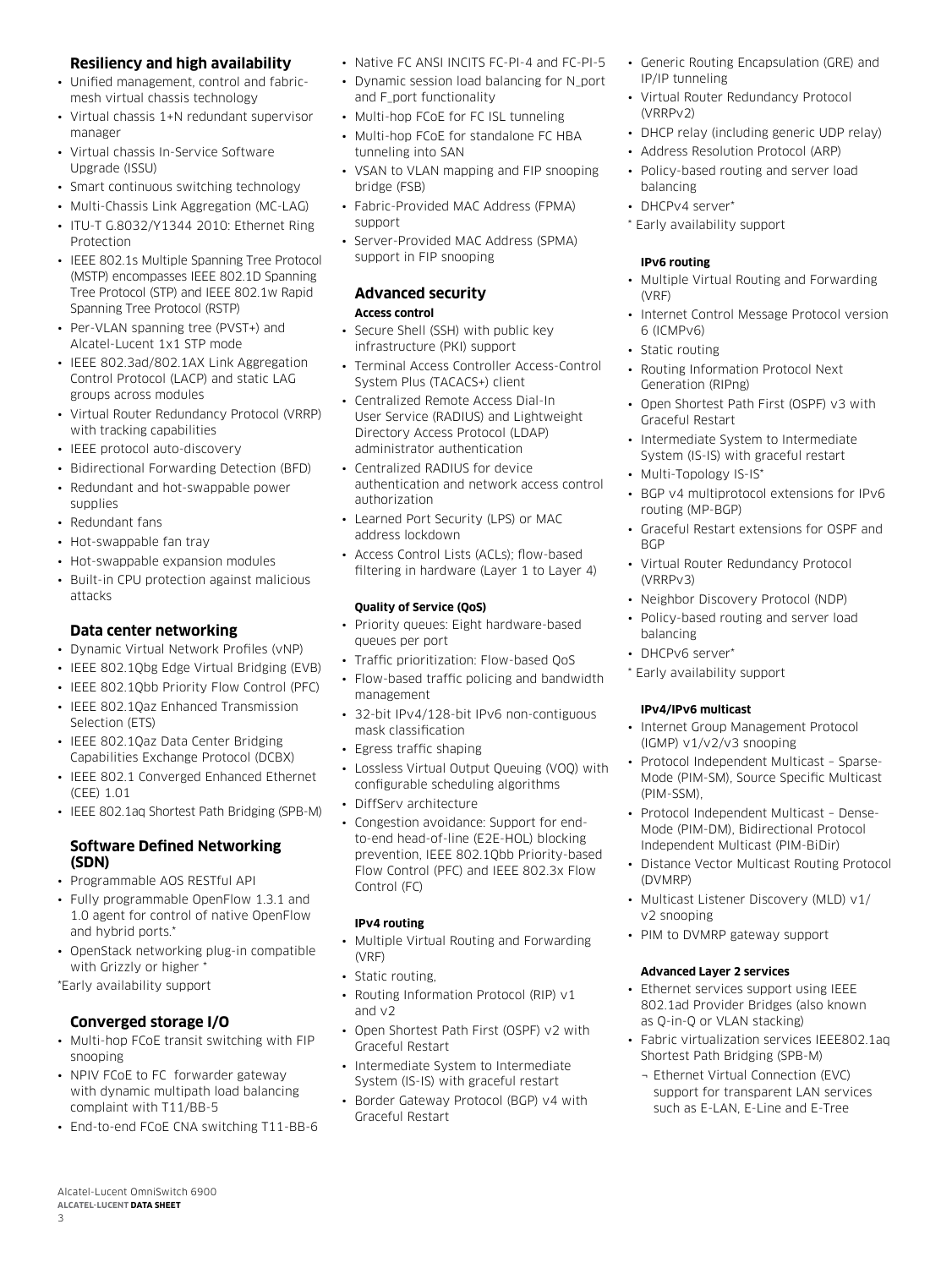- ¬ Multipoint Ethernet VPN (EVPN) over I-SID service virtualization or Q-in-Q tunnels
- ¬ Ethernet network-to-network interface (NNI) and user network interface (UNI)
- ¬ Service Access Point (SAP) profile identification
- ¬ Service VLAN (SVLAN) and Customer VLAN (CVLAN) support
- ¬ VLAN translation and mapping including CVLAN to SVLAN
- ¬ C-tag to S-tag priority mapping
- Port mapping
- DHCP Option 82: Configurable relay agent information
- Multicast VLAN Registration Protocol (MVRP)
- HA-VLAN for L2 clusters such as MS-NLB and active-active Firewall clusters
- Jumbo frame support
- Bridge Protocol Data Unit (BPDU) blocking
- STP Root Guard
- Active-active Multi-Chassis Link Aggregation (MCLAG)

## **TECHNICAL SPECIFICATIONS**

## **Product specifications and measurements Per-port LEDs**

• Ethernet/FC: link/activity

## • EMP: link/activity

- **System LEDs**
- OK: green/yellow
- PS1: green/yellow
- PS2: green/yellow
- PWR Save: green

## **Compliance and certifications**

# **EMI/EMC - Commercial**

- FCC 47 CFR Part 15 Class A
- ICES-003 Class A
- CE marking for European countries (Class A)
- EMC Directive 89/336/EEC
- EN55022:1998:2006 Class A
- EN55024 :1998:A1: 2001+A2:2003
- EN61000-3-2
- EN61000-3-3
- $\cdot$  FN61000-4-2
- EN61000-4-3
- EN61000-4-4
- EN61000-4-5
- EN61000-4-6
- EN61000-4-8
- EN61000-4-11

Alcatel-Lucent OmniSwitch 6900 **Alcatel-Lucent Data sheet**

4

- CISPR22:1997 Class A
- VCCI (Class A)
- AS/NZS 3548 (Class A)
- IEEE 802.3 Hipot requirement and 1.5 kV surge on data port for copper interfaces

## **Safety agency certifications**

- US UL 60950
- IEC 60950-1:2001; all national deviations
- EN 60950-1: 2001; all deviations
- CAN/CSA-C22.2 No. 60950-1-03
- AS/NZ TS-001 and 60950:2000, Australia
- UL-AR, Argentina
- UL-GS Mark, Germany
- GOST, Russian Federation
- EN 60825-1 Laser
- EN 60825-2 Laser
- CDRH Laser

## **Supported standards**

## **IEEE standards**

- IEEE 802.1D STP
- IEEE 802.1p CoS
- IEEE 802.1Q VLANs
- IEEE 802.1ad Provider Bridges Q-in-Q/ VLAN stacking
- IEEE 802.1ak (Multiple VLAN Registration Protocol (MVRP)
- IEEE 802.1aq Shortest Path Bridging (SPB)
- IEEE 802.1Qaz ETS/DCBX
- IEEE 802.1 CEE 1.01
- IEEE 802.10bb PFC
- IEEE 802.1s MSTP
- IEEE 802.1w RSTP
- IEEE 802.3x Flow Control
- IEEE 802.3z 1 GigE
- IEEE 802.3ab 1 GBase-T
- IEEE 802.3ac VLAN Tagging
- IEEE 802.3ad/802.1AX Link Aggregation
- IEEE 802.3ae 10 GigE
- IEEE 802.3an 10 GBase-T
- IEEE 802.3az Energy Efficient Ethernet (EEE)
- IEEE 802.3ba 40 GigE

## **ITU-T recommendations**

• ITU-T G.8032/Y.1344 2010: Ethernet Ring Protection (ERPv2)

## **ANSI recommendations**

- INCITS/Project 1647-D/Rev7.10 FC-PI-4
- INCITS/T11/Project 2159-D/Rev 1.23 T11-BB-6 compliance
- INCITS/T11/Project 1871-D/Rev 2.00 T11-BB-5 support

# **IETF RFCs**

- **IPv4**
- RFC 2003 IP/IP Tunneling
- RFC 2784 GRE Tunneling
- RFC 2131 Dynamic Host Configuration Protocol (DHCPv4)

## **OSPF**

- REC 1765 OSPE Database Overflow
- RFC 1850/2328 OSPF v2 and MIB
- RFC 2154 OSPF MD5 Signature
- RFC 2370/3630 OSPF Opaque LSA
- RFC 3101 OSPF NSSA Option
- RFC 3623 OSPF Graceful Restart
- RFC 2740 OSPFv3 for IPv6

• RFC 2080 RIPng for IPv6

## **RIP**

**BGP**

BGP v4

**Attribute** 

for IPv6 Routing

for BGP-4

Notification

**IS-IS**

- RFC 1058 RIP v1
- RFC 1722/1723/2453/1724 RIP v2 and MIB

• RFC 1812/2644 IPv4 Router Requirements

• RFC 1269/1657/4273 BGP v3 and v4 MIB • RFC 1403/1745 BGP/OSPF Interaction • RFC 1771-1774/2842/2918/3392/4271

• RFC 1997/1998/4360 BGP Communities

• RFC 2858/4760 Multiprotocol Extensions

• RFC 3065 BGP AS Confederations • RFC 4456 BGP Route Reflection • RFC 4486 Subcodes for BGP Cease

• RFC 4724 - Graceful Restart for BGP • RFC 5492/5668/6793 BGP 4-Octet ASN

and route management

• RFC 5306 Graceful Restart

Point to point over LAN

802.1aq SPB

• RFC 1142/1195/3719/3787/5308 IS-IS v4 • RFC 2763/2966/3567/3373 Adjacencies

• RFC 5120 M-ISIS: Multi Topology IS-IS

• RFC 5309/draft-ietf-isis-igp-p2p-over-lan

• RFC 6329 IS-IS Extensions Supporting IEEE

• RFC 1965 BGP AS Confederations • RFC 1966 BGP Route Reflection

• RFC 2042/5396 BGP New Attribute • RFC 2385 BGP MD5 Signature • RFC 2439 BGP Route Flap Damping • RFC 2545 BGP-4 Multiprotocol Extensions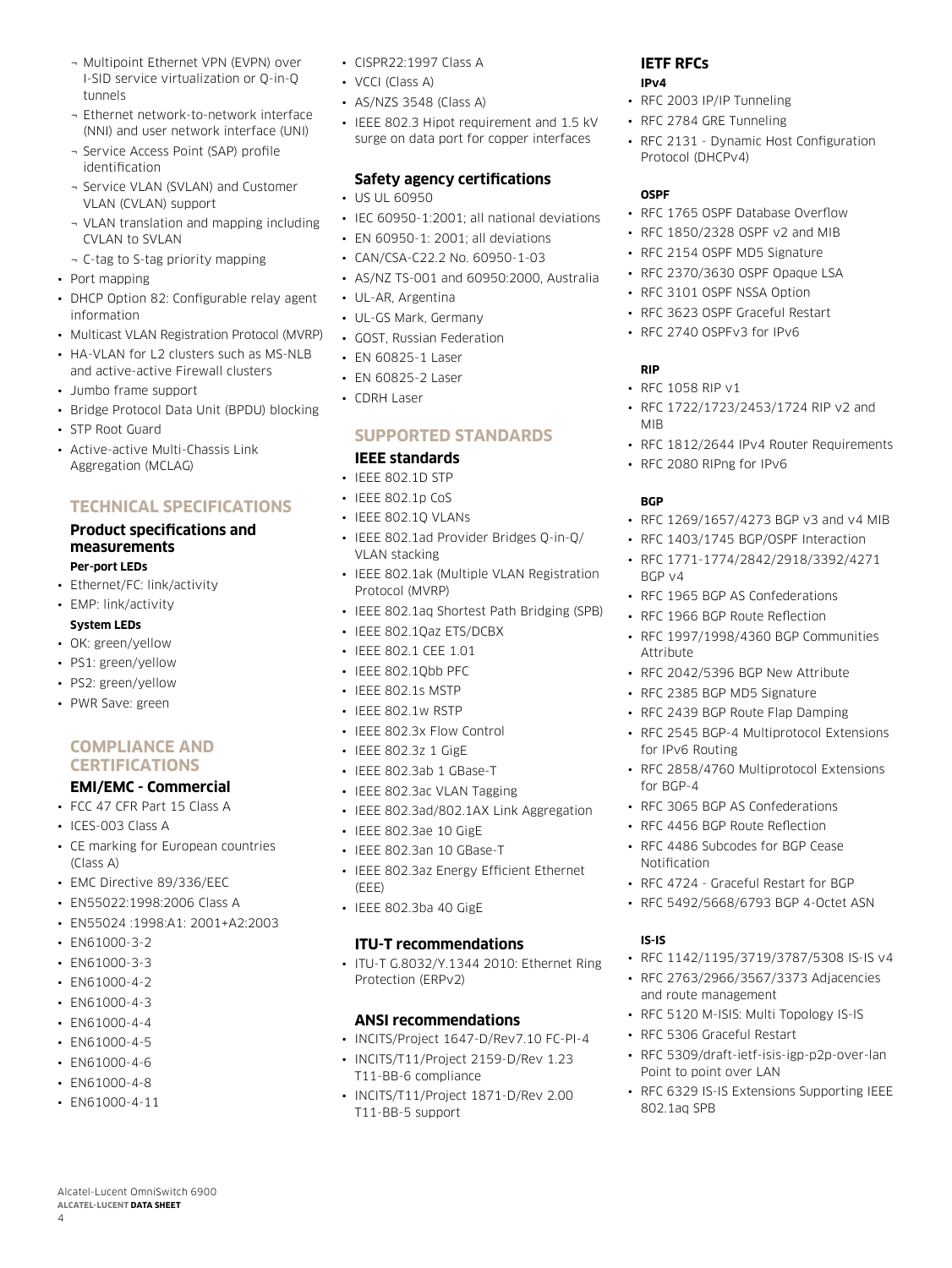#### **IP Multicast**

- RFC 1075/draft-ietf-idmr-dvmrp-v3-11.txt DVMRP
- RFC 2365 Multicast
- RFC 2710/3019/3810/MLD v2 for IPv6
- RFC 2715 PIM and DVMRP interoperability
- RFC 2933 IGMP MIB
- RFC 3376 IGMPv3 (includes IGMP v2/v1)
- RFC 3569 Source-Specific Multicast (SSM)
- RFC 3973 Protocol Independent Multicast-Dense Mode (PIM-DM)
- RFC 4087 IP Tunnel MIB
- RFC 4541 Considerations for IGMP and MLD Snooping Switches
- RFC 4601/5059 PIM-SM
- RFC 5015 BiDIR PIM
- RFC 5060 Protocol Independent Multicast MIB
- RFC 5240 PIM Bootstrap Router MIB
- RFC 5132 Multicast Routing MIB

## **IPv6**

- RFC 1981 Path MTU Discovery
- RFC 2460 IPv6 Specification
- RFC 2464 IPv6 over Ethernet
- RFC 2465 MIB for IPv6: Textual Conventions (TC) and General Group
- RFC 2466 MIB for IPv6: ICMPv6 Group
- RFC 2711 Router Alert Option
- RFC 3056 6to4 Tunnels
- RFC 3315 Dynamic Host Configuration Protocol for IPv6 (DHCPv6)
- RFC 3484 Default Address Selection
- RFC 3493/2553 Basic Socket API
- RFC 3542/2292 Advanced Sockets API
- RFC 3587/2374 Global Unicast Address Format
- RFC 3595 TC for IPv6 Flow Label
- RFC 3596/1886 DNS for IPv6
- RFC 4007 Scoped Address
- RFC 4022/2452 MIB for IPv6 TCP
- RFC 4113/2454 MIB for IPv6 UDP
- RFC 4193 Unique Local Addresses
- RFC 4213/2893 Transition Mechanisms
- RFC 4291/3513/2373 Addressing Architecture (uni/any/multicast)
- RFC 4301/2401 Security Architecture
- RFC 4302/2402 IP Authentication Header
- RFC 4303/2406 IP Encapsulating Security Payload (ESP)
- RFC 4308 Cryptographic Suites for IPsec
- RFC 4443/2463 ICMPv6

Alcatel-Lucent OmniSwitch 6900 **Alcatel-Lucent Data sheet**

5

- RFC 4861/2461 Neighbor Discovery
- RFC 4862/2462 Stateless Address Autoconfiguration
- RFC 5095 Deprecation of Type 0 Routing Headers in IPv6

#### **Manageability**

- RFC 854/855 Telnet and Telnet options
- RFC 959/2640 FTP
- RFC 1350 TFTP Protocol
- RFC 1155/2578-2580 SMI v1 and SMI v2
- RFC 1157/2271 SNMP
- RFC 1212/2737 MIB and MIB-II
- RFC 1213/2011-2013 SNMP v2 MIB
- RFC 1215 Convention for SNMP Traps
- RFC 1573/2233/2863 Private Interface MIB
- RFC 1643/2665 Ethernet MIB
- RFC 1867 Form-based File Upload in HTML
- RFC 1901-1908/3416-3418 SNMP v2c
- RFC 2096 IP MIB
- RFC 2131 DHCP Server/Client
- RFC 2388 Returning Values from Forms: multipart/form-data
- RFC 2396 Uniform Resource Identifiers (URI): Generic Syntax
- RFC 2570-2576/3411-3415 SNMP v3
- RFC 2616 /2854 HTTP and HTML
- RFC 2667 IP Tunneling MIB
- RFC 2668/3636 IEEE 802.3 MAU MIB
- RFC 2674 VLAN MIB
- RFC 3023 XML Media Types
- RFC 3414 User-based Security Model
- RFC 4122 A Universally Unique IDentifier (UUID) URN Namespace
- RFC 4234 Augmented BNF for Syntax Specifications: ABNF
- RFC 4251 Secure Shell Protocol Architecture
- RFC 4252 The Secure Shell (SSH) Authentication Protocol
- RFC 4627 JavaScript Object Notation  $($  $ISON)$
- RFC 6585 Additional HTTP Status Codes

## **Security**

- RFC 1321 MD5
- RFC 2104 HMAC Message Authentication
- RFC 2138/2865/2868/3575 /2618 RADIUS Authentication and Client MIB
- RFC 2139/2866/2867/2620 RADIUS Accounting and Client MIB
- RFC 2228 FTP Security Extensions
- RFC 2284 PPP EAP
- RFC 2869/2869bis RADIUS Extension
- RFC 4301 Security Architecture for IP
- RFC 1826/1827/4303/4305 Encapsulating Payload (ESP) and crypto algorithms

#### **QoS**

- RFC 896 Congestion Control
- RFC 1122 Internet Hosts
- RFC 2474/2475/2597/3168/3246 DiffServ
- RFC 3635 Pause Control
- RFC 2697 srTCM
- RFC 2698 trTCM

## **Others**

- RFC 791/894/1024/1349 IP and IP/Ethernet
- RFC 792 ICMP
- RFC 768 UDP
- RFC 793/1156 TCP/IP and MIB

• RFC 1191 Path MTU Discovery • RFC 1256 ICMP Router Discovery • RFC 1305/2030 NTP v3 and Simple NTP

• RFC 1757/2819 RMON and MIB • RFC 2131/3046 DHCP/BootP Relay

• RFC 826 ARP

• RFC 950 Subnetting • RFC 951 BOOTP • RFC 1151 RDP

• RFC 1493 Bridge MIB • RFC 1518/1519 CIDR

• RFC 2132 DHCP Options • RFC 2251 LDAP v3

• RFC 3060 Policy Core • RFC 3176 sFlow

802.1aq SPB networks"

1.3.1

1.0.0

**Fibre Channel**

Rev 6.10

switching

- RFC 919/922 Broadcasting Internet Datagram
- RFC 925/1027 Multi-LAN ARP/Proxy ARP

• RFC 1541/1542/2131/3396/3442 DHCP

• RFC 2338/3768/2787 VRRP and MIB • RFC 3021 Using 31-bit Prefixes

• IETF draft "IP/IPVPN services with IEEE

**Software Defined Networking (SDN)** • OpenFlow Switch Specification, Version

• OpenFlow Switch Specification, Version

• FC-PI-4 Fibre Channel T11/08-138v1 • FC-PI-5 Fibre Channel T11 2118-D/

• FC-BB-5 Backbone 5 T11/1871-D • FC-BB-6 Backbone 6 T11/2159-D CNA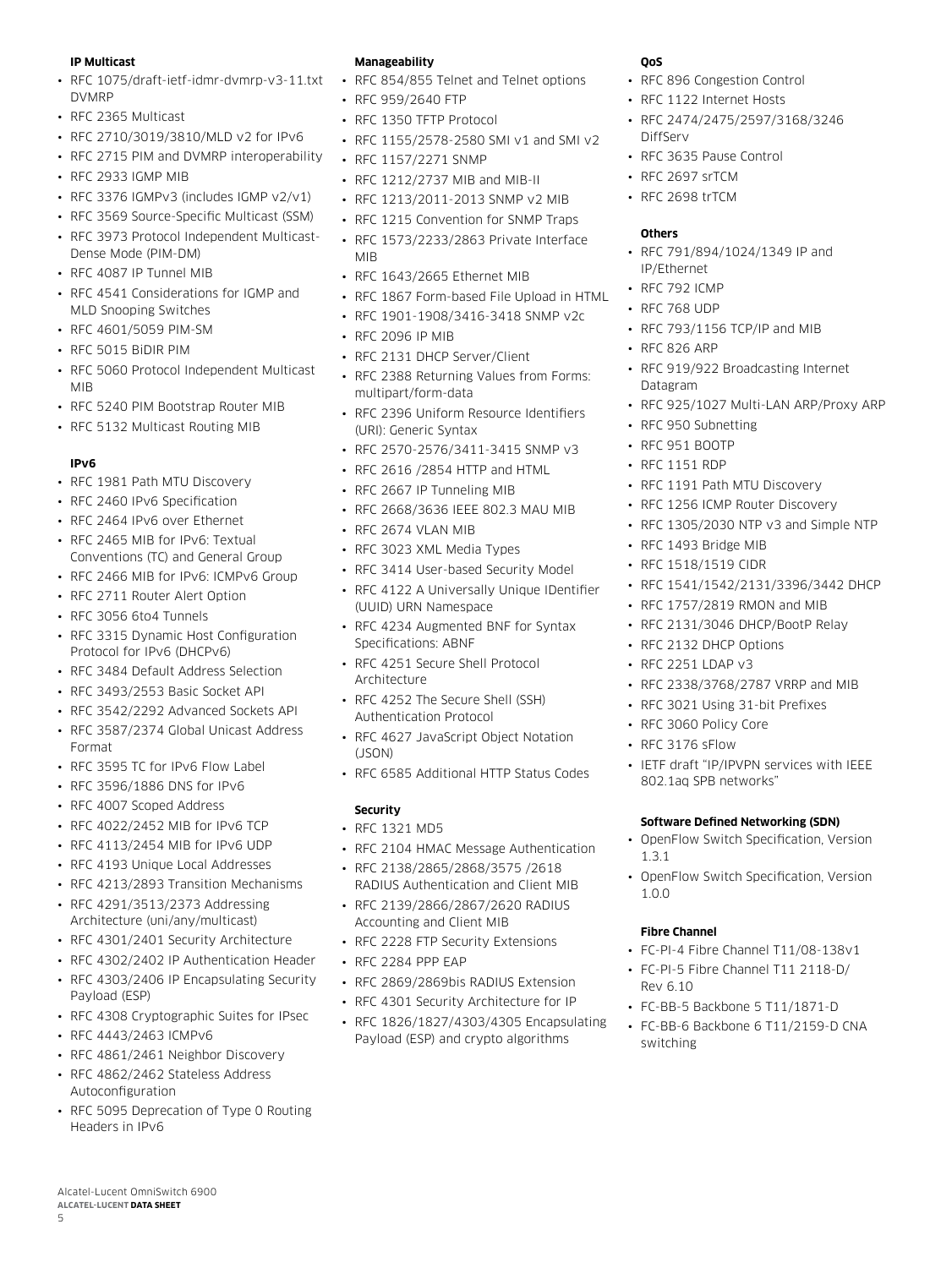#### **Table 1. Product matrix**

| <b>PRODUCT MATRIX</b>        | OS6900-X20                                            | OS6900-T20                                            | OS6900-X40                                            | OS6900-T40                                            |
|------------------------------|-------------------------------------------------------|-------------------------------------------------------|-------------------------------------------------------|-------------------------------------------------------|
| Port count                   | 20 (SFP+)                                             | 20 (10GBase-T)                                        | 40 (SFP+)                                             | 40 (10GBase-T)                                        |
| Expansion slots              | $\mathbf{1}$                                          | $\mathbf{1}$                                          | 2                                                     | 2                                                     |
| Out-of-band Ethernet port    | $\overline{1}$                                        | $\mathbf{1}$                                          | $\mathbf{1}$                                          | $\mathbf{1}$                                          |
| USB port                     | $\mathbf{1}$                                          | $\mathbf{1}$                                          | $\mathbf{1}$                                          | $\mathbf{1}$                                          |
| Console port                 | $\mathbf{1}$                                          | $\mathbf{1}$                                          | $\mathbf{1}$                                          | $\mathbf{1}$                                          |
| Primary slide-in PSU slot    | $\mathbf{1}$                                          | $\mathbf{1}$                                          | $\mathbf{1}$                                          | $\mathbf{1}$                                          |
| Backup slide-in PSU slot     | $\mathbf{1}$                                          | $\mathbf{1}$                                          | $\mathbf{1}$                                          | $\mathbf{1}$                                          |
| Redundant fans               | $3 + 1$                                               | $3 + 1$                                               | $3 + 1$                                               | $3 + 1$                                               |
| Flash                        | 2 GB                                                  | 2 GB                                                  | 2 GB                                                  | 2 GB                                                  |
| <b>RAM</b>                   | 2 GB                                                  | 4 GB                                                  | 2 GB                                                  | 4 GB                                                  |
| Max switching capacity       | 640 Gb/s                                              | 640 Gb/s                                              | 1280 Gb/s                                             | 1280 Gb/s                                             |
| Throughput                   | 480 Mp/s                                              | 480 Mp/s                                              | 960 Mp/s                                              | 960 Mp/s                                              |
| Latency                      | Sub microsecond                                       | <3.3 microsecond                                      | Sub microsecond                                       | <3.3 microsecond                                      |
| Power consumption**          | 181 W                                                 | 206 W                                                 | 242 W                                                 | 329 W                                                 |
| Heat dissipation             | 618 BTU/h                                             | 703 BTU/h                                             | 825 BTU/h                                             | 1123 BTU/h                                            |
| MTBF with AC power<br>supply | 146 520 hours                                         | 145 569 hours                                         | 141 490 hours                                         | 139 840 hours                                         |
| MTBF with DC power<br>supply | 153 407 hours                                         | 152 364 hours                                         | 147 901 hours                                         | 146 099 hours                                         |
| Width                        | 48.2 cm (19.00 in)                                    | 48.2 cm (19.00 in)                                    | 48.2 cm (19.00 in)                                    | 48.2 cm (19.00 in)                                    |
| Depth                        | 55.9 cm (22.00 in)                                    | 55.9 cm (22.00 in)                                    | 55.9 cm (22.00 in)                                    | 55.9 cm (22.00 in)                                    |
| Height                       | 4.4 cm (1.73 in)                                      | 4.4 cm (1.73 in)                                      | 4.4 cm (1.73 in)                                      | 4.4 cm (1.73 in)                                      |
| Weight (chassis & fan)       | 7.61 kg (16.8 lb)                                     | 7.61 kg (16.8 lb)                                     | 7.78 kg (17.15 lb)                                    | 7.78 kg (17.15 lb)                                    |
| Weight (fully populated***)  | 10.21 kg (22.5 lb)                                    | 10.21 kg (22.5 lb)                                    | 10.86 kg (23.95 lb)                                   | 10.86 kg (23.95 lb)                                   |
| Operating temperature        | 0°C to 40°C<br>(32°F to 104°F)                        | $0^{\circ}$ C to 40 $^{\circ}$ C<br>(32°F to 104°F)   | $0^{\circ}$ C to 40 $^{\circ}$ C<br>(32°F to 104°F)   | $0^{\circ}$ C to 40 $^{\circ}$ C<br>(32°F to 104°F)   |
| Storage temperature          | $-10^{\circ}$ C to 70 $^{\circ}$ C<br>(14°F to 158°F) | $-10^{\circ}$ C to 70 $^{\circ}$ C<br>(14°F to 158°F) | $-10^{\circ}$ C to 70 $^{\circ}$ C<br>(14°F to 158°F) | $-10^{\circ}$ C to 70 $^{\circ}$ C<br>(14°F to 158°F) |
| Humidity (operating)         | 5% to 95%<br>non-condensing                           | 5% to 95%<br>non-condensing                           | 5% to 95%<br>non-condensing                           | 5% to 95%<br>non-condensing                           |
| Humidity (storage)           | 5% to 95%<br>non-condensing                           | 5% to 95%<br>non-condensing                           | 5% to 95%<br>non-condensing                           | 5% to 95%<br>non-condensing                           |

\*\* Maximum power consumption under full L2 traffic load includes fan tray, two power supplies and transceivers; no expansion plug-in modules<br>\*\*\* Fully populated chassis includes fan tray, two power supplies, all expansion

## **Table 2. Expansion Module Matrix**

| <b>EXPANSION MODULES</b>      | OS-XNI-U12E              | <b>OS-XNI-U12</b> | <b>OS XNI U4</b> | OS-HNI-U6      | <b>OS-ONI-U3</b> | OS-XNI-T8     |
|-------------------------------|--------------------------|-------------------|------------------|----------------|------------------|---------------|
| 40 Gb port count (OSFP+)      | 0                        | $\circ$           | 0                | $\overline{2}$ | 3                | 0             |
| 10 Gb port count              | $12$ (SFP+) <sup>*</sup> | 12 (SFP+)         | $4(SFP+)$        | $4(SFP+)$      | 0                | 8 (10GBase-T) |
| 8 GFC (2/4/8G FC)             | 12 (FC SFP+) $*$         | $\Omega$          | 0                | $\overline{0}$ | $\Omega$         | 0             |
| Switching capacity            | $240$ Gb/s               | $240$ Gb/s        | $80$ Gb/s        | $240$ Gb/s     | $240$ Gb/s       | $160$ Gb/s    |
| Hot-swappable/interchangeable | Yes                      | <b>Yes</b>        | Yes              | <b>Yes</b>     | Yes              | Yes           |
| Power consumption             | 31 W                     | 44 W              | 19 W             | 37 W           | 21 W             | 52 W          |
| Heat dissipation              | 145.01 BTU/h             | 150.13 BTU/h      | 64.83 BTU/h      | 126.25 BTU/h   | 116 BTU/h        | 191 BTU/h     |

\* Ports are dual personality. Operate as FC or Ethernet/VFL

## **Power supplies**

All OmniSwitch 6900 models support 1+1 redundant, hot-swappable AC and DC power supplies. The primary and backup power supply units are internal, but removable to allow for easier maintenance and replacement.

There is no interruption of service when a new power supply is installed or an old one replaced.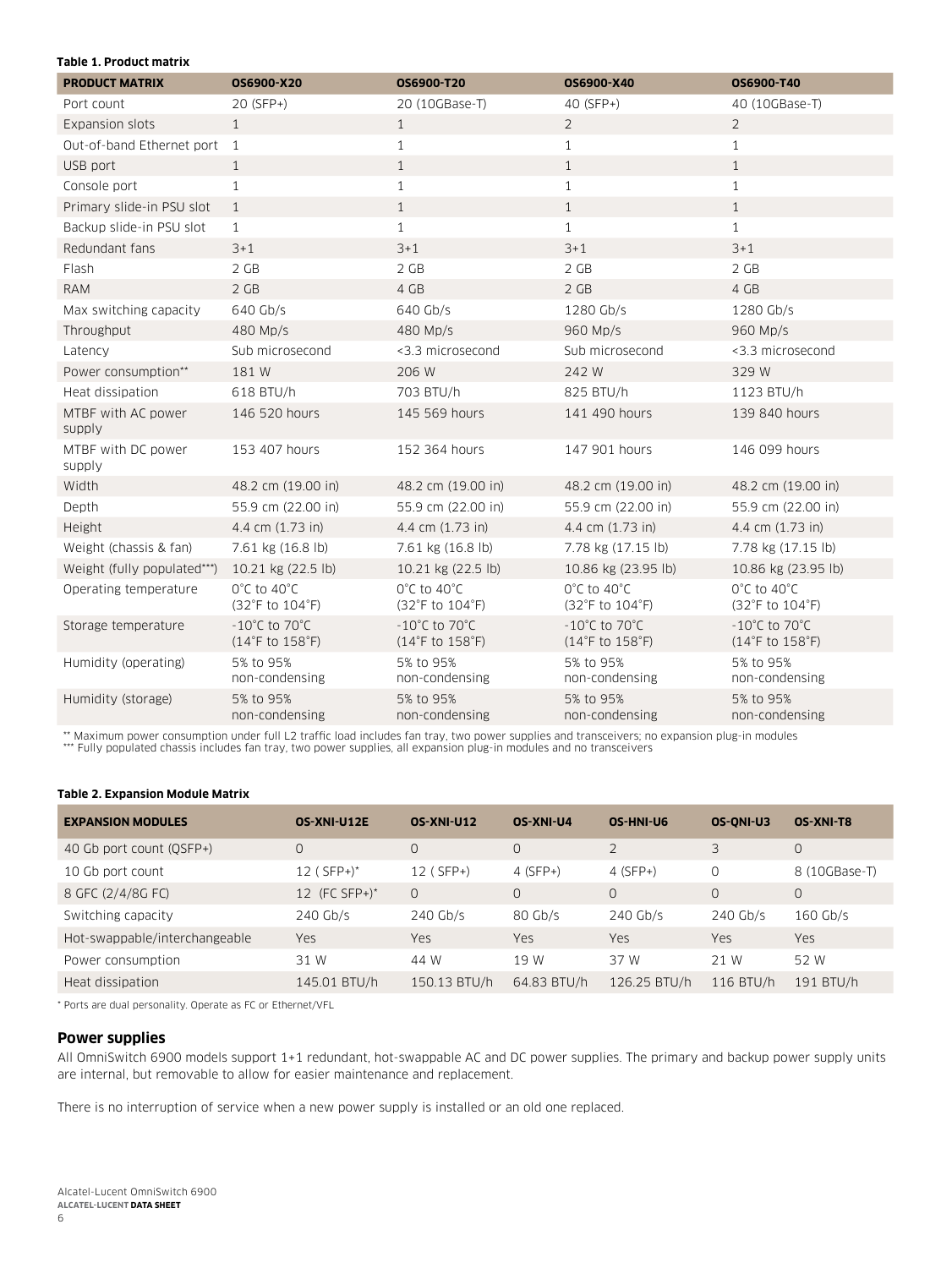#### **Table 3. Power supplies**

| <b>PS MODELS</b> | <b>DESCRIPTION</b>                                                                                             | DIMENSIONS (W X D X H)                                                                 | <b>WEIGHT</b>        |
|------------------|----------------------------------------------------------------------------------------------------------------|----------------------------------------------------------------------------------------|----------------------|
| 0S6900-BP-F      | Modular AC backup power supply. Front-to-back cooling.<br>Provides 450 W AC system power to one OS6900 device. | 50.5 cm x 30 cm x 40.2 cm<br>$(19.9 \text{ in } x 11.8 \text{ in } x 15.8 \text{ in})$ | $1.2$ kg $(2.6)$ lb) |
| 0S6900-BP-R      | Modular AC backup power supply. Back-to-front cooling.<br>Provides 450 W AC system power to one OS6900 device. | 50.5 cm x 30 cm x 40.2 cm<br>$(19.9 \text{ in } x 11.8 \text{ in } x 15.8 \text{ in})$ | $1.2$ kg $(2.6)$ lb) |
| 0S6900-BPD-F     | Modular DC backup power supply. Front-to-back cooling.<br>Provides 450 W DC system power to one OS6900 device. | 50.5 cm x 30 cm x 40.2 cm<br>$(19.9 \text{ in } x 11.8 \text{ in } x 15.8 \text{ in})$ | $1.2$ kg $(2.6)$ lb) |
| 0S6900-BPD-R     | Modular DC backup power supply. Back-to-front cooling.<br>Provides 450 W DC system power to one OS6900 device. | 50.5 cm x 30 cm x 40.2 cm<br>$(19.9 \text{ in } x 11.8 \text{ in } x 15.8 \text{ in})$ | $1.2$ kg $(2.6)$ lb) |

## **ORDERING INFORMATION**

| <b>OS6900 SWITCH FAMILY</b> |                                                                                                                                                                                                                                                                                                                                                                                                                                                                                                                                                                            |
|-----------------------------|----------------------------------------------------------------------------------------------------------------------------------------------------------------------------------------------------------------------------------------------------------------------------------------------------------------------------------------------------------------------------------------------------------------------------------------------------------------------------------------------------------------------------------------------------------------------------|
| 0S6900-T20-F-xx             | OS6900-T20: 10 Gigabit Ethernet L2/L3 fixed configuration chassis in a 1U form factor with 20 10GBase-T ports,<br>auto-negotiable 1/10 GigE one optional module slot. Front-to-back cooling. The chassis includes a 450W AC power<br>supply. A second power supply slot is supported for redundancy. Redundant power supply shall be ordered<br>separately. The OS6900-20 ships with country-specific power cord, user manuals access card, rack mounts, and USB<br>to RJ-45 adapter. -xx to be replaced with the country-specific power cord code (e.g. -EU for Europe).  |
| 0S6900-T20D-F               | OS6900-T20: 10 Gigabit Ethernet L2/L3 fixed configuration chassis in a 1U form factor with 20 10GBase-T ports,<br>auto-negotiable 1/10 GigE one optional module slot. Front-to-back cooling. The chassis includes a modular DC<br>power supply. A second power supply slot is supported for redundancy. Redundant power supply shall be ordered<br>separately. The bundle ships with user manuals access card, rack mounts, and USB to RJ-45 adapter.                                                                                                                      |
| 0S6900-T20-R-xx             | OS6900-T20: 10 Gigabit Ethernet L2/L3 fixed configuration chassis in a 1U form factor with 20 10GBase-T ports,<br>auto-negotiable 1/10 GigE one optional module slot. Back-to-front cooling. The chassis includes a 450W AC<br>power supply. A second power supply slot is supported for redundancy. Redundant power supply shall be ordered<br>separately. The OS6900-20 ships with country-specific power cord, user manuals access card, rack mounts, and USB<br>to RJ-45 adapter. -xx to be replaced with the country-specific power cord code (e.g. -EU for Europe).  |
| 0S6900-T20D-R               | OS6900-T20: 10 Gigabit Ethernet L2/L3 fixed configuration chassis in a 1U form factor with 20 10GBase-T ports,<br>auto-negotiable 1/10 GigE one optional module slot. Back-to-front cooling. The chassis includes a modular DC<br>power supply. A second power supply slot is supported for redundancy. Redundant power supply shall be ordered<br>separately. The bundle ships with user manuals access card, rack mounts, and USB to RJ-45 adapter.                                                                                                                      |
| 0S6900-T40-F-xx             | OS6900-T40: 10 Gigabit Ethernet L2/L3 fixed configuration chassis in a 1U form factor with 40 10GBase-T ports,<br>auto-negotiable 1/10 GigE two optional module slots. Front-to-back cooling. The chassis includes a 450W AC<br>power supply. A second power supply slot is supported for redundancy. Redundant power supply shall be ordered<br>separately. The OS6900-40 ships with country-specific power cord, user manuals access card, rack mounts, and USB<br>to RJ-45 adapter. -xx to be replaced with the country-specific power cord code (e.g. -EU for Europe). |
| 0S6900-T40D-F               | OS6900-T40: 10 Gigabit Ethernet L2/L3 fixed configuration chassis in a 1U form factor with 40 10GBase-T ports,<br>auto-negotiable 1/10 GigE two optional module slots. Front-to-back cooling. The chassis includes a modular DC<br>power supply. A second power supply slot is supported for redundancy. Redundant power supply shall be ordered<br>separately. The bundle ships with user manuals access card, rack mounts, and USB to RJ-45 adapter.                                                                                                                     |
| 0S6900-T40-R-xx             | OS6900-T40: 10 Gigabit Ethernet L2/L3 fixed configuration chassis in a 1U form factor with 40 10GBase-T ports,<br>auto-negotiable 1/10 GigE two optional module slots. Back-to-front cooling. The chassis includes a 450W AC<br>power supply. A second power supply slot is supported for redundancy. Redundant power supply shall be ordered<br>separately. The OS6900-40 ships with country-specific power cord, user manuals access card, rack mounts, and USB<br>to RJ-45 adapter. -xx to be replaced with the country-specific power cord code (e.g. -EU for Europe). |
| 0S6900-T40D-R               | OS6900-T40: 10 Gigabit Ethernet L2/L3 fixed configuration chassis in a 1U form factor with 40 10GBase-T ports,<br>auto-negotiable 1/10 GigE two optional module slots. Back-to-front cooling. The chassis includes a modular DC<br>power supply. A second power supply slot is supported for redundancy. Redundant power supply shall be ordered<br>separately. The bundle ships with user manuals access card, rack mounts, and USB to RJ-45 adapter.                                                                                                                     |
| 0S6900-X20-F-xx             | OS6900-X20: 10 Gigabit Ethernet L2/L3 fixed configuration chassis in a 1U form factor with 20 SFP+ ports, one<br>optional module slot. The chassis includes a 450 W front-to-back cooling AC power supply. -xx to be replaced with<br>the country-specific power cord code (e.g. -EU for Europe).                                                                                                                                                                                                                                                                          |
| 0S6900-X20D-F               | OS6900-X20: 10 Gigabit Ethernet L2/L3 fixed configuration chassis in a 1U form factor with 20 SFP+ ports, one<br>optional module slot. The chassis includes a 450 W front-to-back cooling DC power supply.                                                                                                                                                                                                                                                                                                                                                                 |
| 0S6900-X40-F-xx             | OS6900-X40: 10 Gigabit Ethernet L2/L3 fixed configuration chassis in a 1U form factor with 40 SFP+ ports, two<br>optional module slots. The chassis includes a 450 W front-to-back cooling AC power supply,-xx to be replaced with<br>the country-specific power cord code (e.g. -EU for Europe).                                                                                                                                                                                                                                                                          |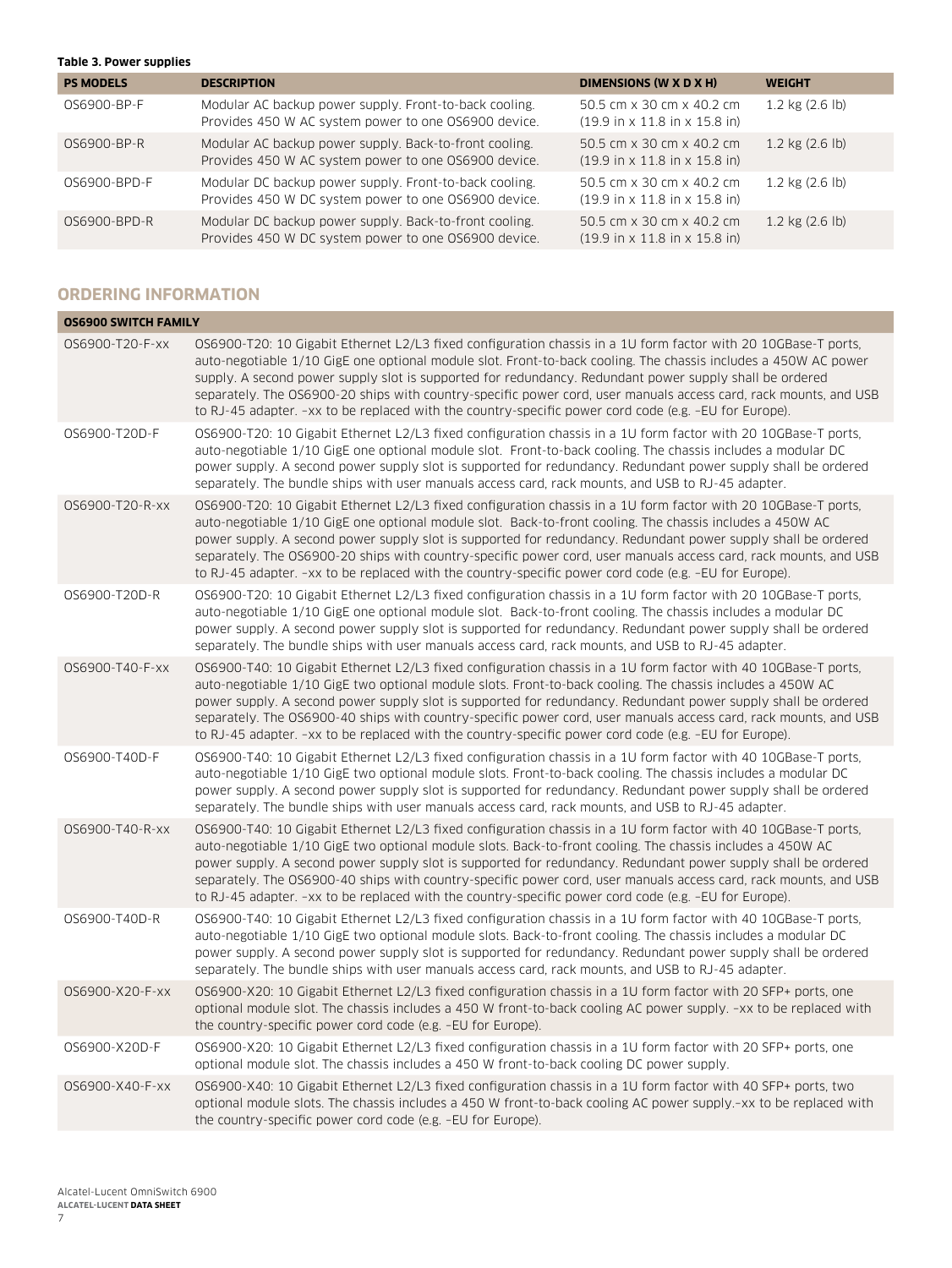| <b>OS6900 SWITCH FAMILY</b>  |                                                                                                                                                                                                                                                                                                    |
|------------------------------|----------------------------------------------------------------------------------------------------------------------------------------------------------------------------------------------------------------------------------------------------------------------------------------------------|
| 0S6900-X40D-F                | OS6900-X40: 10 Gigabit Ethernet L2/L3 fixed configuration chassis in a 1U form factor with 40 SFP+ ports, two<br>optional module slots. The chassis includes a 450 W front-to-back cooling DC power supply.                                                                                        |
| 0S6900-X20-R-xx              | OS6900-X20: 10 Gigabit Ethernet L2/L3 fixed configuration chassis in a 1U form factor with 20 SFP+ ports, one<br>optional module slot. The chassis includes a 450 W back-to-front cooling AC power supply. -xx to be replaced with<br>the country-specific power cord code (e.g. -EU for Europe).  |
| 0S6900-X20D-R                | OS6900-X20: 10 Gigabit Ethernet L2/L3 fixed configuration chassis in a 1U form factor with 20 SFP+ ports, one<br>optional module slot. The chassis includes a 450 W back-to-front cooling DC power supply.                                                                                         |
| 0S6900-X40-R-xx              | OS6900-X40: 10 Gigabit Ethernet L2/L3 fixed-configuration chassis in a 1U form factor with 40 SFP+ ports, two<br>optional module slots. The chassis includes a 450 W back-to-front cooling AC power supply. -xx to be replaced<br>with the country-specific power cord code (e.g. -EU for Europe). |
| 0S6900-X40D-R                | OS6900-X40: 10 Gigabit Ethernet L2/L3 fixed configuration chassis in a 1U form factor with 40 SFP+ ports, two<br>optional module slots. The chassis includes a 450 W back-to-front cooling DC power supply.                                                                                        |
| <b>PLUG-IN MODULES</b>       |                                                                                                                                                                                                                                                                                                    |
| OS-XNI-U12E                  | 10 Gigabit Ethernet or 2/4/8 Gigabit Fibre Channel (FC) optional module for the OS6900 series of switches with<br>12 SFP+ ports that support 1Gig and 10 Gig Ethernet speeds or 2Gig/4Gig/8Gig FC speeds. Requires OS6900-SW-DC<br>license to use the ports in FC mode.                            |
| OS-XNI-U12                   | 10 Gigabit Ethernet Optional Module for the OS6900 series of switches. Supports 12 SFP+ ports.                                                                                                                                                                                                     |
| OS-XNI-U4                    | 10 Gigabit Ethernet Optional Module for the OS6900 series of switches. Supports 4 SFP+ ports.                                                                                                                                                                                                      |
| OS-HNI-U6                    | Optional Module for the OS6900 series of switches. Supports 2 OSFP+ ports and 4 SFP+ ports.                                                                                                                                                                                                        |
| OS-ONI-U3                    | 40 Gigabit Ethernet Optional Module for the OS6900 series of switches. Supports 3 QSFP+ ports.                                                                                                                                                                                                     |
| OS-XNI-T8                    | 10 Gigabit Ethernet Optional Module for the OS6900 series of switches with 8 10GBase-T ports that support 1 G and<br>10 G speeds.                                                                                                                                                                  |
| <b>BACKUP POWER SUPPLIES</b> |                                                                                                                                                                                                                                                                                                    |
| 0S6900-BP-F-XX               | Modular 450W AC backup power supply. Front-to-back cooling. Provides backup system power to one 6900 switch;<br>-xx to be replaced with the country-specific power cord code (e.g. -EU for Europe).                                                                                                |
| 0S6900-BPD-F                 | Modular 450W DC backup power supply. Front-to-back cooling. Provides backup system power to one 6900 switch.                                                                                                                                                                                       |
| 0S6900-FT-F                  | OS6900 replacement fan tray; front-to-back cooling.                                                                                                                                                                                                                                                |
| 0S6900-BP-R-xx               | Modular 450W AC backup power supply. Back-to-front cooling. Provides backup system power to one 6900 switch;<br>-xx to be replaced with the country-specific power cord code (e.g. -EU for Europe).                                                                                                |
| 0S6900-BPD-R                 | Modular 450W DC backup power supply. Back-to-front cooling. Provides backup system power to one 6900 switch.                                                                                                                                                                                       |
| 0S6900-FT-R                  | OS6900 replacement fan tray; back-to-front cooling.                                                                                                                                                                                                                                                |
| <b>SOFTWARE</b>              |                                                                                                                                                                                                                                                                                                    |
| 0S6900-SW-AR                 | Advanced routing software license. Includes support for Policy Based Routing, VRF, BGP, OSPFv2, VRRPv2, PIM-SM/<br>DM, DVMRP, IPv6 Routing, OSPFv3, RIPng, VRRPv3, SPB and Virtual Chassis (VC).                                                                                                   |
| 0S6900-SW-DC                 | Data Center Software for support of DCBX, FCoE and EVB on OS6900. One license required per chassis.                                                                                                                                                                                                |
| <b>GIGE TRANSCEIVERS</b>     |                                                                                                                                                                                                                                                                                                    |
| SFP-GIG-T                    | 1000Base-T Gigabit Ethernet Transceiver (SFP MSA). SFP works at 1000 Mb/s speed and full-duplex mode.                                                                                                                                                                                              |
| SFP-GIG-SX                   | 1000Base-SX Gigabit Ethernet optical transceiver (SFP MSA).                                                                                                                                                                                                                                        |
| SFP-GIG-LX                   | 1000Base-LX Gigabit Ethernet optical transceiver (SFP MSA).                                                                                                                                                                                                                                        |
| SFP-GIG-LH40                 | 1000Base-LH Gigabit Ethernet optical transceiver (SFP MSA). Typical reach of 40 km on 9/125 µm SMF.                                                                                                                                                                                                |
| SFP-GIG-LH70                 | 1000Base-LH Gigabit Ethernet optical transceiver (SFP MSA). Typical reach of 70 km on 9/125 µm SMF.                                                                                                                                                                                                |
| <b>10 GIGE TRANSCEIVERS</b>  |                                                                                                                                                                                                                                                                                                    |
| SFP-10G-SR                   | 10 Gigabit optical transceiver (SFP+). Supports multimode fiber over 850 nm wavelength (nominal) with an LC<br>connector. Typical reach of 300 m.                                                                                                                                                  |
| SFP-10G-LR                   | 10 Gigabit optical transceiver (SFP+). Supports monomode fiber over 1310 nm wavelength (nominal) with an LC<br>connector. Typical reach of 10 km.                                                                                                                                                  |
| SFP-10G-ER                   | 10 Gigabit optical transceiver (SFP+). Supports monomode fiber over 1550 nm wavelength (nominal) with an LC<br>connector. Typical reach of 40 km.                                                                                                                                                  |
| SFP-10G-LRM                  | 10 Gigabit optical transceiver (SFP+). Supports multimode fiber over 1310 nm wavelength (nominal) with an LC<br>connector. Typical reach of 220 m on FDDI-grade (62.5 µm).                                                                                                                         |
| SFP-10G-GIG-SR               | Dual-speed SFP+ optical transceiver. Supports multimode fiber over 850 nm wavelength (nominal) with an LC<br>connector. Supports 1000Base-SX and 10GBase-SR.                                                                                                                                       |
| SFP-10G-24DWD80              | 10 Gigabit DWDM optical transceiver (SFP+ MSA), 1558.17 nm/Channel 24 (100GHz ITU Grid), 80 km, LC Connector.                                                                                                                                                                                      |